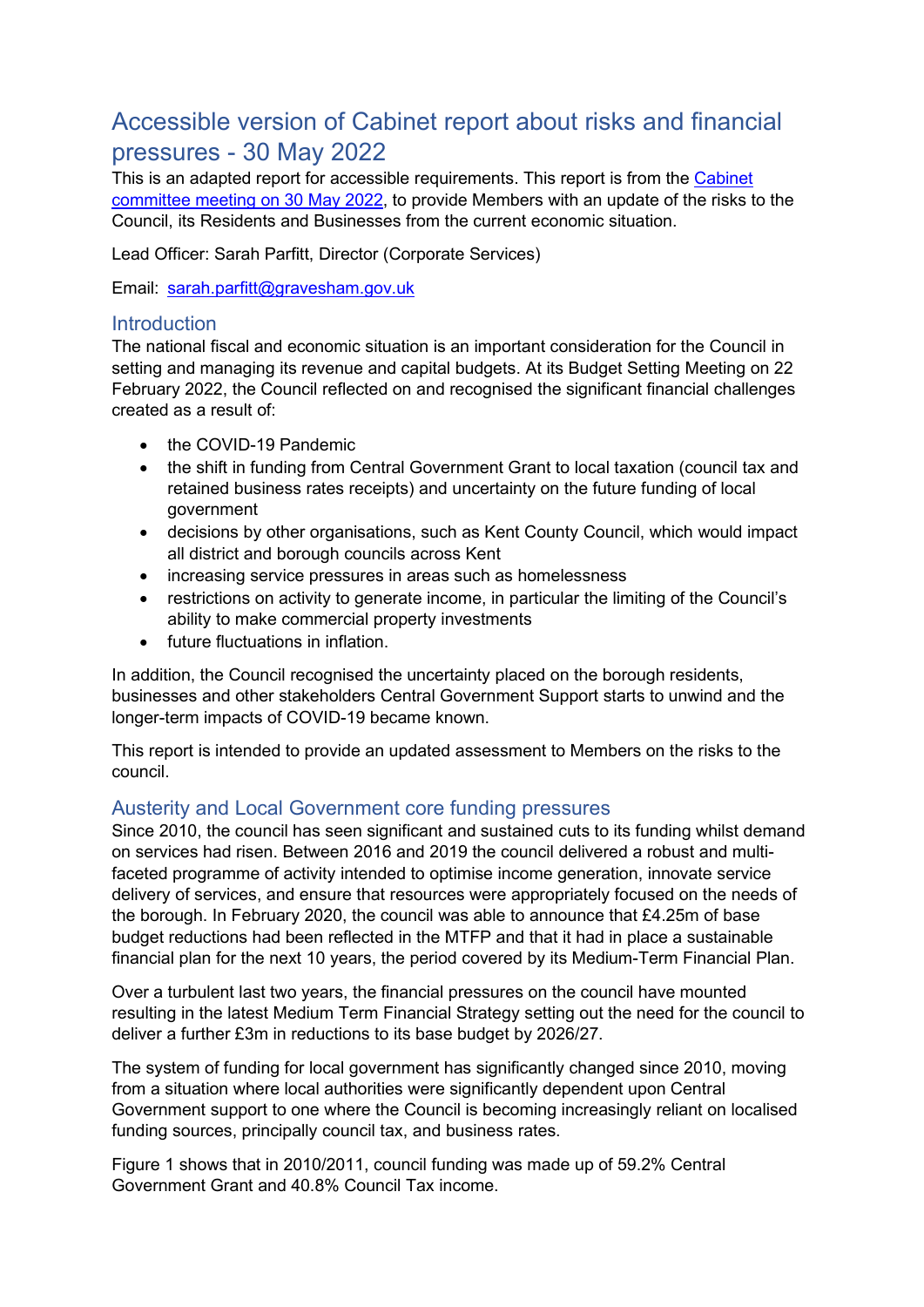

*Figure 1 Council funding 2010/11*

Figure 2 shows that in 2021/22, Council Tax now makes up 64.7% of council funding, 31.5% from Business Rates incomes, 2.7% New Homes Bonus and 1.1% from Lower Tier Services Grant.

The lower tier services grant is for services such as homelessness, planning, recycling and refuse collection.



*Figure 2 Council funding 2021/22*

### National Forecasts

### Inflation

The Office of Budget Responsibility (OBR) are forecasting inflation to peak at 8.7% at the end of 2022, its highest rate in around 40 years, and above 7% in each quarter from Q2 2022 to Q1 2023. This is a significant upward movement on the peak of 4.4% that was forecast by the OBR in October 2021, as demonstrated in Figure 3.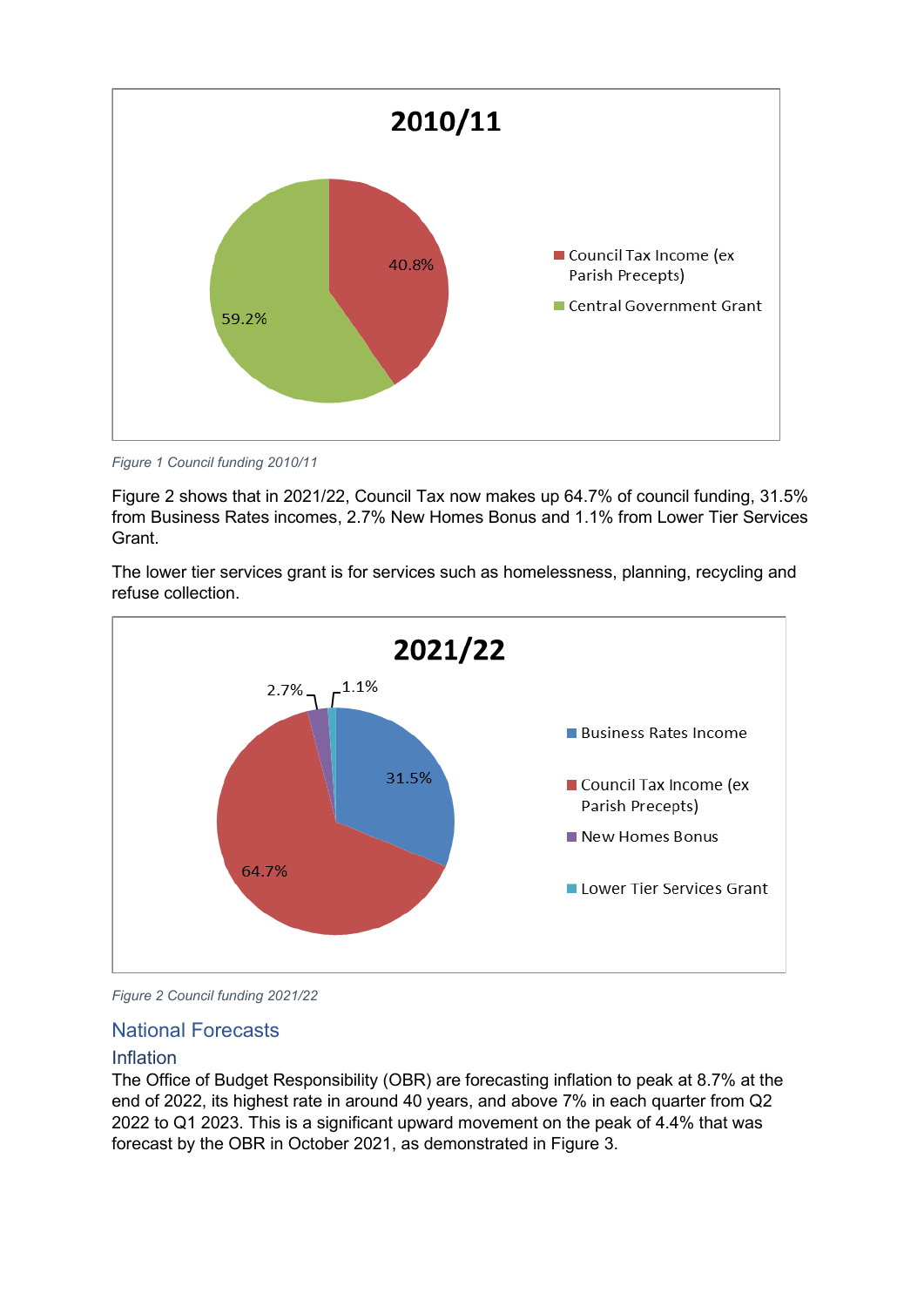

#### *Figure 3 inflation forecast*

The OBR also predicts that the economy will grow 1.6% this year, down from their 3.6% October forecast, see table 1.

|  |  | Table 1 The quarterly GDP growth outlook |  |  |  |
|--|--|------------------------------------------|--|--|--|
|--|--|------------------------------------------|--|--|--|

|                                                       |        | Percentage change on previous quarter |      |        |        |        |        |        |      |     |     |     |
|-------------------------------------------------------|--------|---------------------------------------|------|--------|--------|--------|--------|--------|------|-----|-----|-----|
|                                                       |        | 2021                                  |      |        |        | 2022   |        |        | 2023 |     |     |     |
|                                                       | QI     | Q2                                    | Q3   | Q4     | Q1     | Q2     | Q3     | Q4     | Q1   | Q2  | Q3  | Q4  |
| October 2021                                          | $-1.6$ | 4.8                                   | 1.6  | 1.9    | 1.2    | 1.0    | 0.7    | 0.7    | 0.4  | 0.4 | 0.3 | 0.3 |
| March $20222$                                         | $-1.2$ | 5.6                                   | 1.0  | 1.0    | 0.5    | 0.6    | 0.3    | 0.2    | 0.4  | 0.6 | 0.6 | 0.5 |
| Change <sup>3</sup>                                   | 0.4    | 0.8                                   | -0.6 | $-0.9$ | $-0.7$ | $-0.3$ | $-0.4$ | $-0.4$ | 0.0  | 0.2 | 0.3 | 0.2 |
| <sup>1</sup> Forecast from the third quarter of 2021. |        |                                       |      |        |        |        |        |        |      |     |     |     |
| <sup>2</sup> Forecast from the first quarter of 2022. |        |                                       |      |        |        |        |        |        |      |     |     |     |

<sup>3</sup> Changes may not sum due to rounding.

These negative projections, combined with the economic effects of the Russian invasion of Ukraine, will lower the average disposable incomes in the UK (adjusted for inflation) by 2.2% in 2022, according to OBR estimates. See figure 4.



*Figure 4 – change in real household disposable income per person since 1956/57*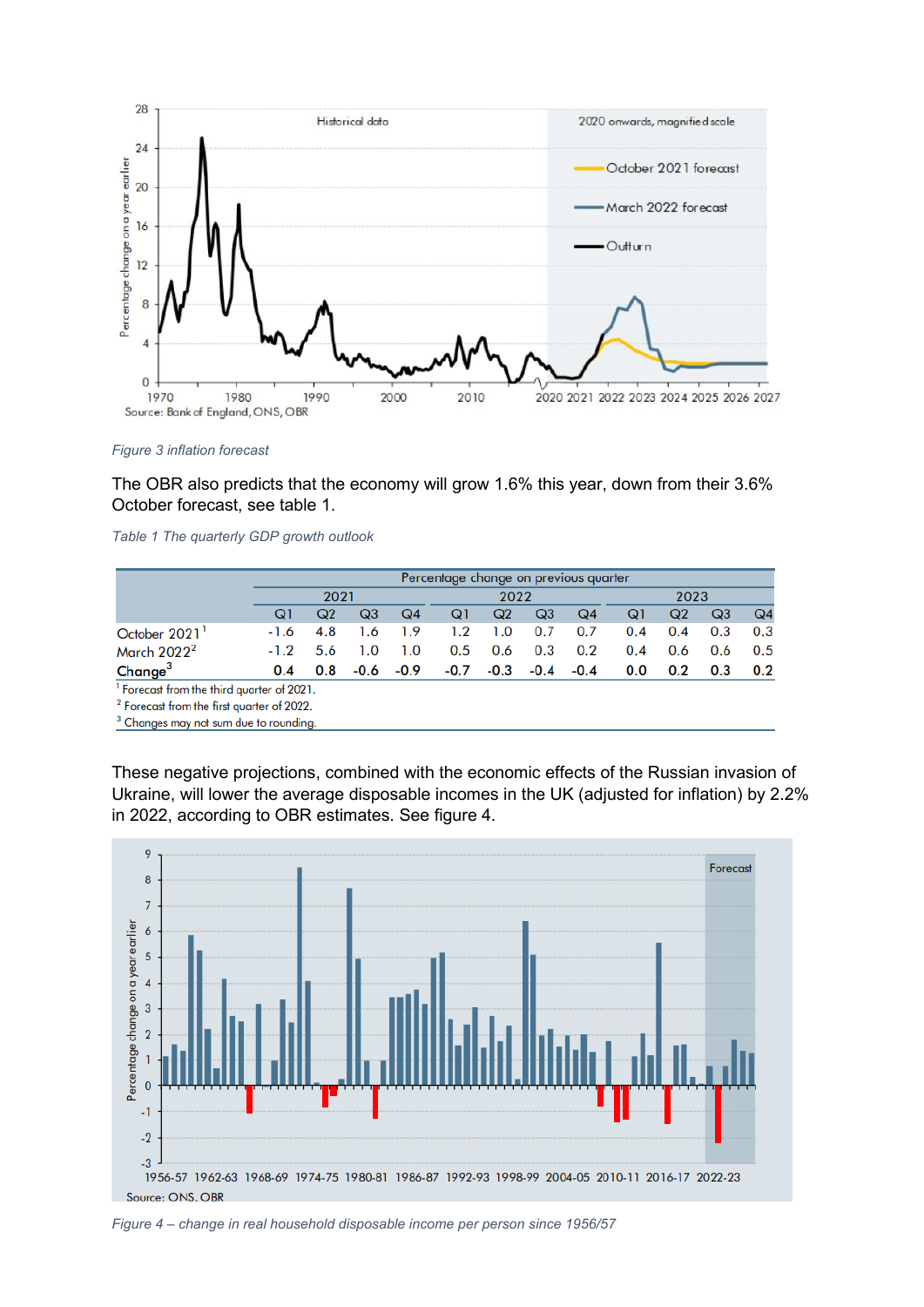### Interest Rates

In May 2022, the Bank of England voted to increase the Bank rate by 0.25 percentage points to 1.00%, the highest level in 13 years and warned that the cost-of-living crisis could push the economy into recession this year. Further movements in Bank rate are likely to be targeted to manage domestic inflation pressures (such as the pace of wage increases) rather than the transient, shorter-term impacts caused by oil and gas prices.

The Bank expects inflation, which currently stands at 7%, to hit 10.25% by the end of the year, far exceeding its 2% target and beyond the projections of the OBR in March 2022.

The Council's treasury management consultants, Link, issued an updated interest rate forecast on 10 May 2022 in which they stated an expectation that the Monetary Policy Committee (MPC) would look to increase bank base rate at pace during 2022/23 to keep inflation in check. Link's forecast includes an assumption which would see bank base rate increase by a further 0.25% in June and again in each of the three subsequent quarters, peaking at 2.00% in March 2023. This is some 0.75% higher than Link's interest rate forecast in February 2022. Link are currently indicating that it is not thought that the MPC would increase bank rate above 2.00%.

### Unemployment

Figures reported by the Office for National Statistics report that national unemployment levels fell to 3.8% in the three months to February 2022. Analytics produced by Kent County Council set out that as of March 2022, the unemployment rate in Kent was 3.8%, albeit the unemployment rate in Gravesham, at 4.7%, was higher than both the county and national averages. Youth unemployment in Kent (those aged 18-24) remains slightly above the national average at 5.3% with the youth unemployment rate for Gravesham reported to be 7.2%.

Nationally, there has been a reduction in the labour market due to older workers choosing to retire during the Coronavirus pandemic or because individuals are looking after family or home, or long-term sick. The number of job vacancies in January to March 2022 rose to a new record of 1,288,000. However, the rate of growth in vacancies continued to slow down. Over the quarter the largest increase in vacancies was observed in human health and social work.

### Pay from Employment

Growth in average total pay (including bonuses) was 5.4% and growth in regular pay (excluding bonuses) was 4.0% in December 2021 to February 2022. In real terms (adjusted for inflation), growth in total pay was 0.4% and regular pay fell by 1.0%. Some of this effect, however, will be due to comparing the latest period with a period where certain sectors had increasing numbers of employees on furlough due to the Winter 2020 lockdown.

Workplace pay in Gravesham is higher than resident pay in contrast to other parts of the Southeast which are dependent on commuting to better paid jobs within the London labour market. This indicates that large numbers of people commute out of Gravesham to relatively modest salaries and in the current economic climate suggests a downward pressure on disposable income given the costs of commuting.

### Welfare Benefits

Figures reported by the Department for Work and Pensions indicate that the total number of people claiming Universal Credit in the borough was 10,054 in March 2022 (incorporating those not in employment and those in employment).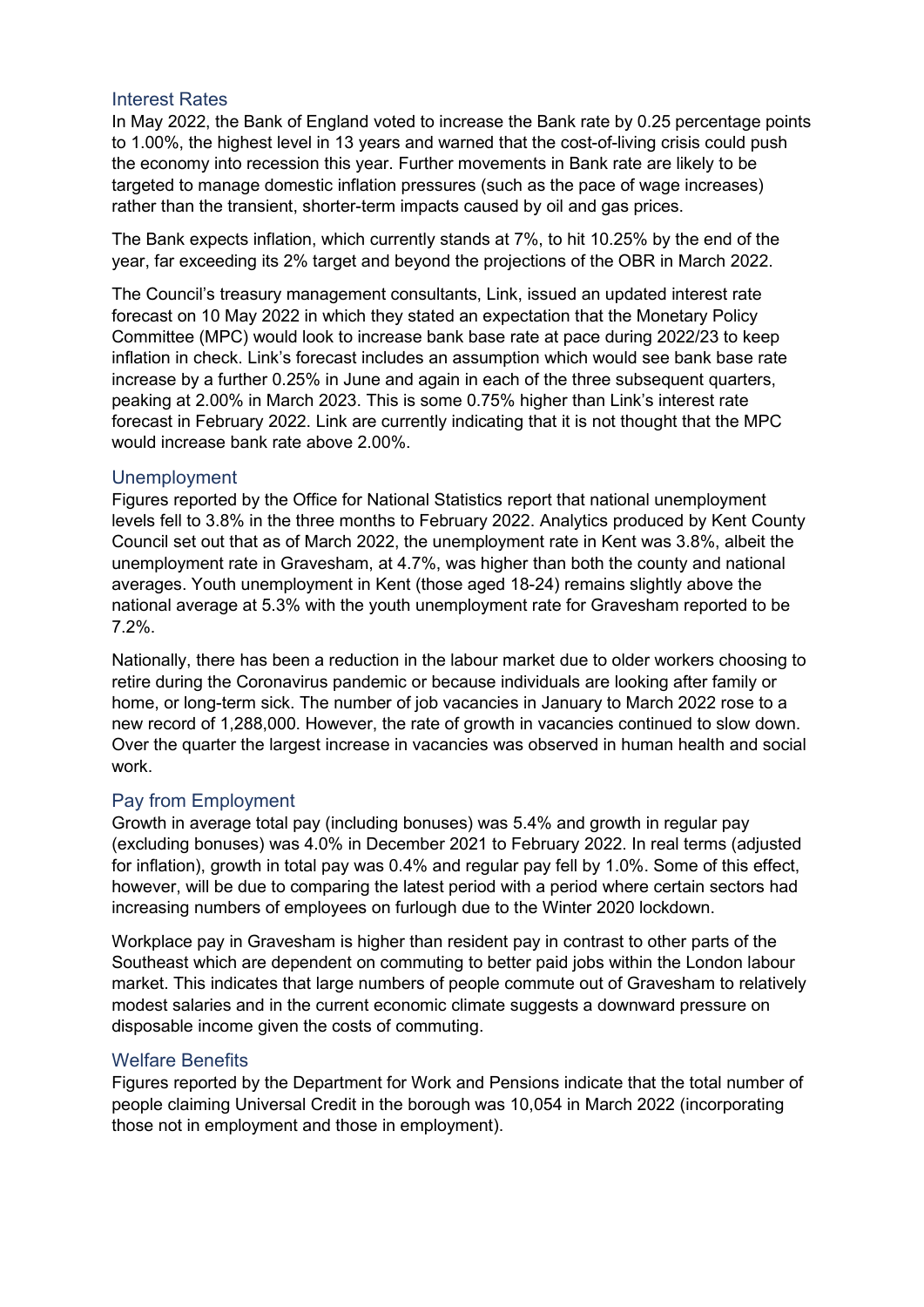

*Figure 5 - total number of people on universal credit in Gravesham by month*



Source:<br>Department for Work and Pensions

The number of people in receipt of Housing Benefit continues to be on a downward trend as the vast majority of new claims in respect of housing costs must be through the Universal Credit system administered by the Department for Work and Pensions. The council now only deals with new claims from claimants who have reached State Pension age or those of a more complex type of claims where the claimant is in supported, sheltered or temporary housing. There were 3,471 Housing Benefit claims in the borough in March 2022.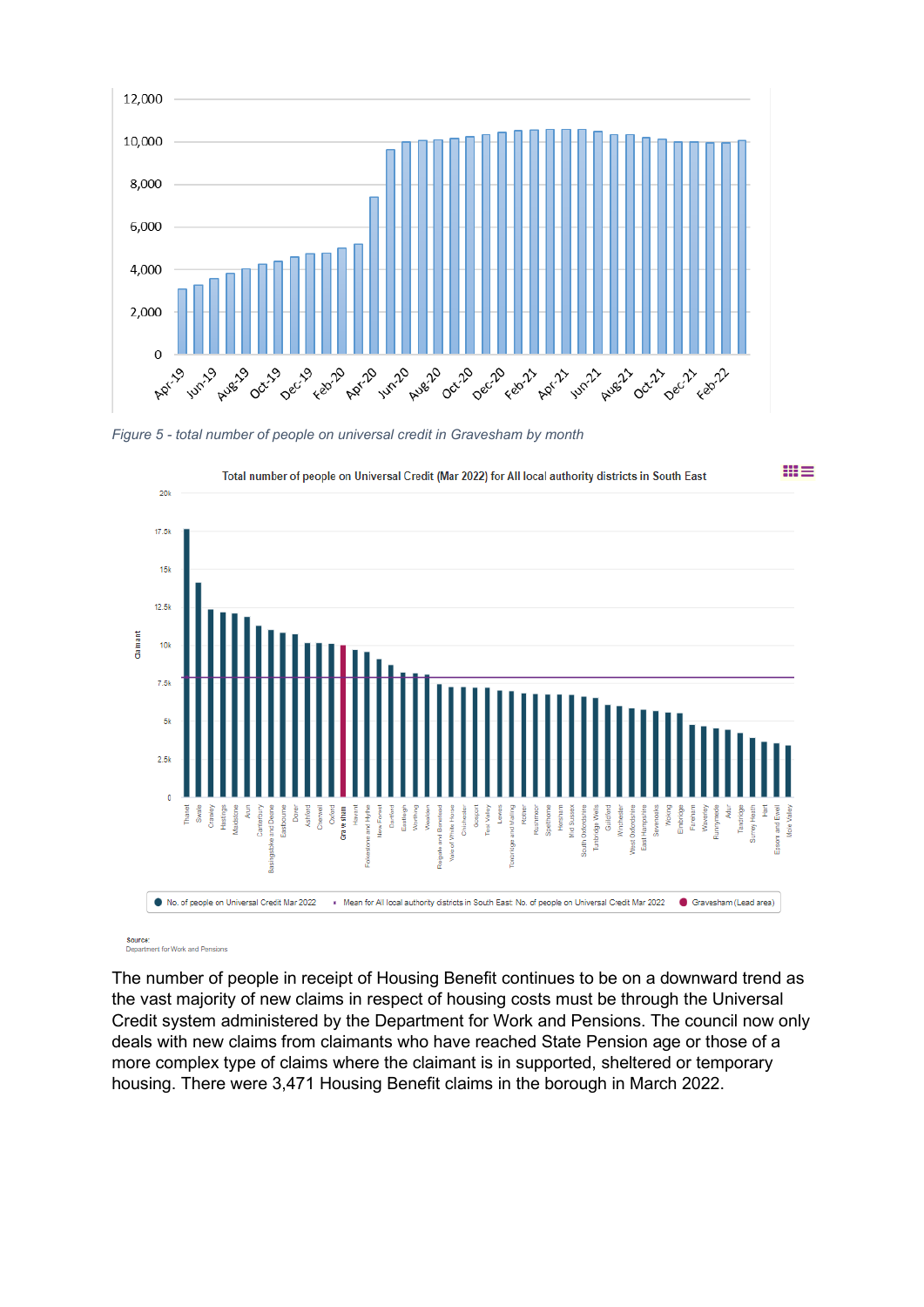

The number of people in receipt of Council Tax Reduction scheme also continues to be on a downward trend. However, it is anticipated that the number of cases will begin level off or increase as changes to a banded discount scheme from April 2022 begin to take effect. The main change is that a claim for Universal Credit will now be accepted as a claim for Council Tax Reduction. There were 6,148 live Housing Benefit claims in the borough in March 2022.



# Energy Price Cap

The energy price cap is the maximum amount that energy suppliers are allowed to charge per kWh of gas and electricity (unit rate) per year to domestic energy customers on standard variable rate energy tariffs. The cap is updated twice a year and tracks wholesale energy and other costs.

In April 2022, the energy price cap increased by £693, from £1,277 to £1,971 (difference due to rounding), due to the record rise in global gas prices over the previous 6 months. Indications are that the October update could see the cap rise significantly further (the latest OBR forecasts suggest 40%), based on current wholesale gas prices.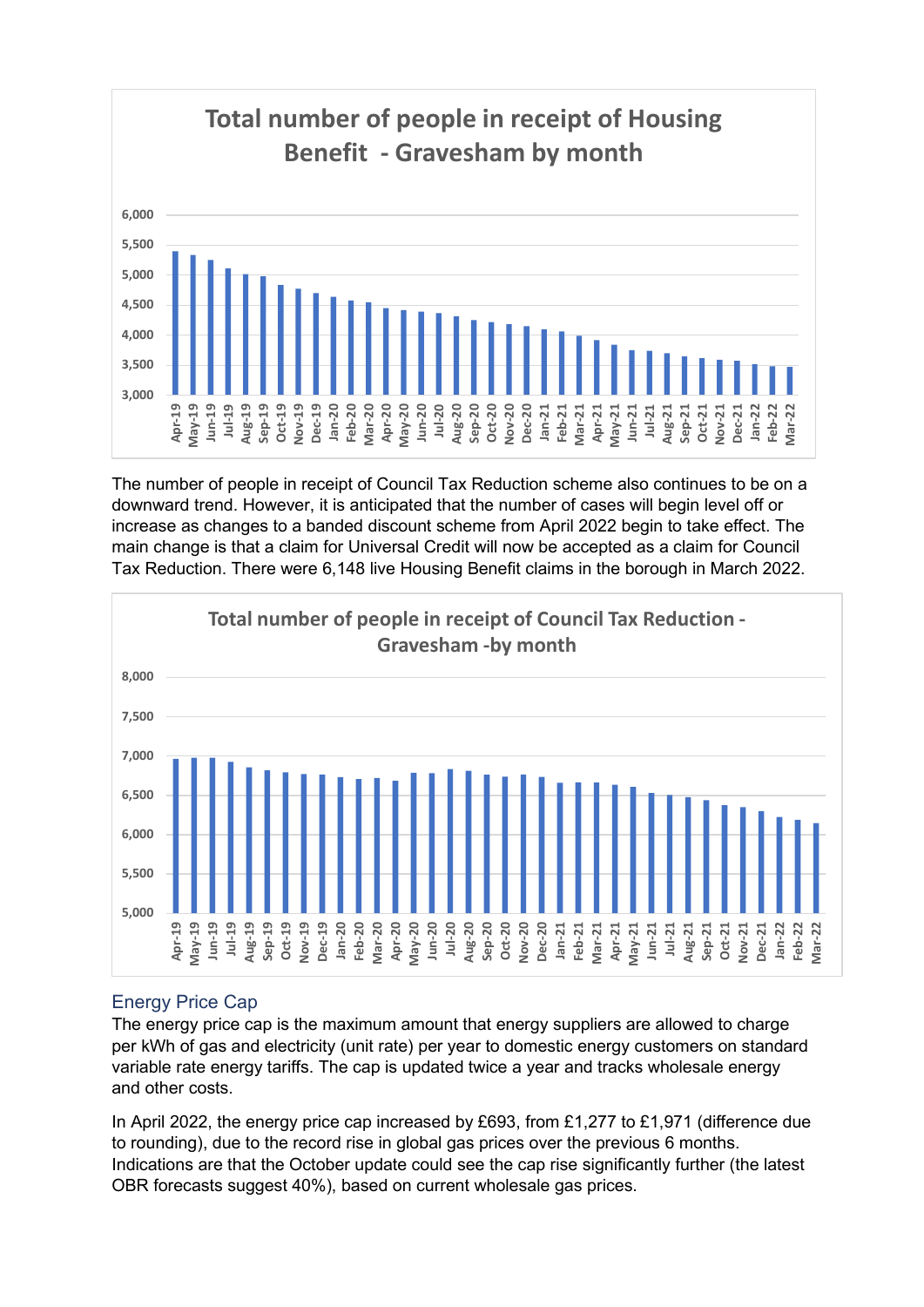# Food Pricing

Higher global food prices are part of a wider trend of cost-of-living increases which has been exacerbated more recently by events in Eastern Europe, given both Ukraine and Russia's significance as producers of cereals (corn and wheat) and sunflower oil. Shortages of such materials will affect availability and, ultimately, the supply chain of goods reliant on these materials, as well as pushing up prices of alternative goods in the market.

Within the UK, this comes on top of rising inflation, upward pressures on fuel costs and supply-chain disruption and greater food insecurity driven by reduced exports. These factors all contribute to increases to the weekly shopping bills of all households. Food and nonalcoholic drink inflation is currently at its highest level since June 2011, with April's prices rising 6.7% year on year, up from 5.9% in March.

# Spring Statement

The Chancellor of the Exchequer's Spring Statement outlined several measures intended to respond to the increasing financial pressure on the cost of living for households:

- A 5p cut per litre in petrol duty for one year
- A £3,000 increase in the income threshold after which National Insurance duty is payable
- A 1% reduction in the basic rate of income tax starting in 2024
- An extension to the Household Support Fund administered by upper tier authorities, providing £500m to support vulnerable households with rising living costs
- No VAT for households on the installation of energy efficiency materials such as solar panels, heat pumps, or insulation for five years.

Further to these measures and following the announcement of the April energy price cap, the Chancellor outlined a further package of support to help households with rising energy bills, worth £9.1 billion in 2022/2023. This includes:

- A £200 discount on their energy bill this autumn for domestic electricity customers in Great Britain, to be paid back automatically over the next 5 years
- A £150 payment for households in England in council tax bands  $A D$ , known as the Council Tax Rebate
- £144 million of discretionary funding for billing authorities to support households who are in need but are not eligible for the Council Tax Rebate, known as the Discretionary Fund.

# Council - Emerging Financial Pressures

On 27 October 2021, the Autumn Budget and Spending Review 2021 announced that public sector workers would receive "fair and affordable" pay rises across the 2022/23 to 2024/25 Spending Review period.

Having agreed a 1.75% pay increase for public sector workers at the beginning of March 2022 for 2021-22, Unions have already set out their intention to focus on achieving a more substantial, inflation-busting pay rise for 2022/23. Most council's, including Gravesham, have budgeted 2% for pay increases, whilst also budgeting for the 1.25% increase in National Insurance Contributions that became effective from April 2022.

# Energy Costs

The energy market has had a challenging few years, with global market prices affected by increased demand from for energy from China, Asia, and Europe post-Covid and an extended, colder winter period in 2020/21. In addition, there has been a number of energy suppliers fail forcing households to switch to a smaller number of suppliers who have a greater proportion of the market share, limiting competition. More recently, sanctions placed on Russia have increased pressure on pricing of both oil and UK wholesale gas. The UK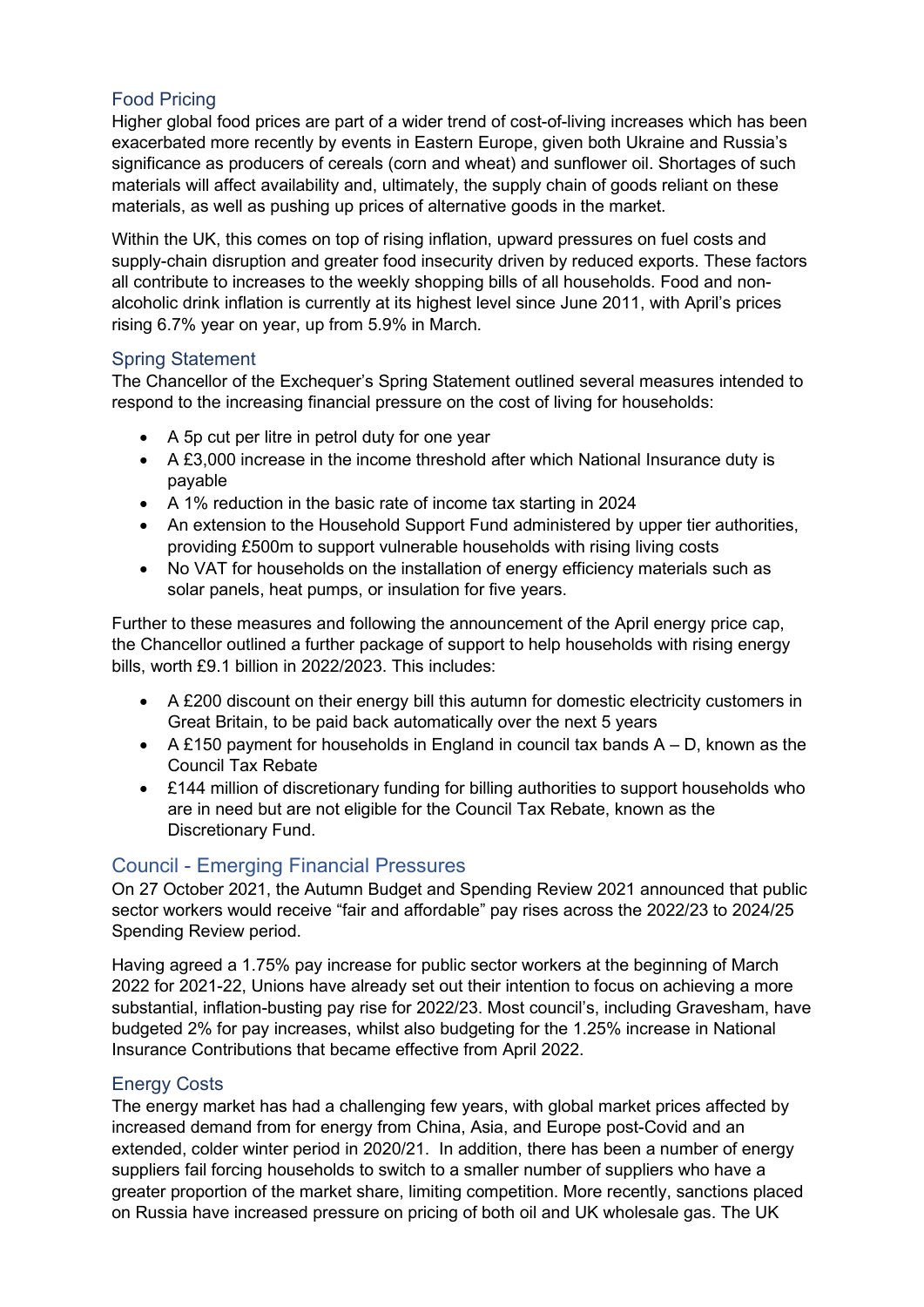sources only around 5% of its gas usage and about 10% of its oil consumption from Russia and, therefore, is unlikely that sanctions around energy imports from Russia will lead to oil or gas shortages in the UK. The impact will be felt through higher commodity prices for longer.

The General Fund expends some £350,000 annually heating and lighting its administrative buildings, other operational buildings, and street lighting. The HRA budget for 2022/23 includes a provision of £216,570 for electricity and gas for heating and lighting in communal areas in HRA properties.

Supply is procured through LASER energy with prices currently fixed until October 2022, so the impact of cost increases on unit price per kilowatt hour is likely to be felt in the second half of the financial year.

The council is already receiving requests from third party providers to invoke contractual clauses regarding energy cost increases.

### Fuel Costs

The council operates over 120 vehicles in delivering services to the residents of the borough, with the fleet increasing over recent years and including 18 refuse collection vehicles and 97 small to medium vans. Fuel for vehicles is purchased at volume and stored at the Brookvale Depot site. Prices per litre have increased significantly over the last two years, from £0.88 per litre in March 2020, to £0.97 in March 2021 and £1.37 in March 2022.

The total council budget in 2022/2023 for fuel costs is £303,260, and early projections are that the 2022/23 outturn could potentially be in the region of £490,000 based on current pricing.

#### Supply chain and capital contracts

The council has already experienced impacts of orders for works and services and the delays in the delivery of capital projects, including disruption to supply chains and availability of materials. There is also the potential for the council to experience a reduction in suppliers for opportunities advertised.

### Inflation

The likely impact of inflation has increased the risks facing the council in terms of delivering against the financial budget for 2022/23, as well as managing the effect of increased costs in future years.

Analysis indicates that across the General Fund and HRA, the council spends some £36m on supplies and works contracts each year. The approximate split is £22m on HRA and £14m on the General Fund.

The 2022/23 General Fund budget includes a general £250,000 provision for price increases due to inflation, which is uplifted by 2% annually over the life of the Medium-Term Financial Plan. Activity will be taking place over the next few months to assess the sufficiency of this provision to meet potential increases in costs of contracts, energy, and fuel.

Unlike the General Fund, the HRA does not include a specific inflation budget. However, when modelling future costs within the HRA, the 30-year HRA Business Plan does inflate costs in order to forecast the impact in future years. Different inflationary increase can be applied to each area of spend whichever is considered to be most appropriate. Previous inflationary increases considered within the Business Plan have, however, been modest in comparison to the levels currently being experienced.

During 2021/22 the impact of rising inflation, shortage of materials and cost of contractors began to become increasingly evident. Officers within Housing are anticipating repairs and service costs to increase by 7%, with a forecast that some prices in relation to void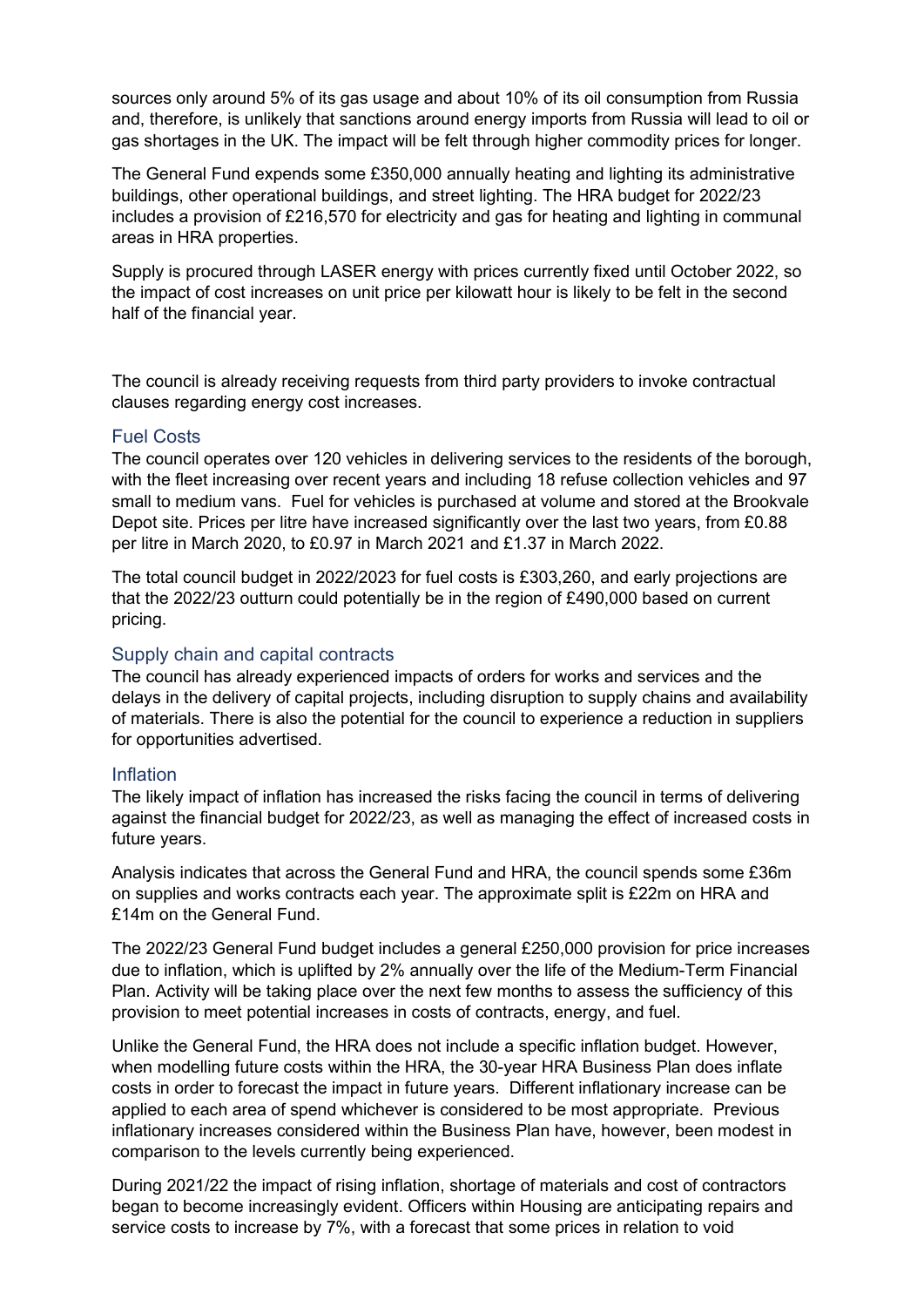properties may increase by as much as 10%. Prices incurred in relation to the delivery of the capital programme are also expected to increase between 7% and 10%. In order to stay within the budget agreed by Full Council, it will be necessary to reduce the works undertaken within programmes accordingly.

### Pension Costs

Long-term assumptions around inflation may impact on the outcomes of the forthcoming triennial actuarial review of the Local Government Pension Scheme which is due to take place during 2022/23 and the recommended levels at which future employer pension contribution rates should be set. Inflation is one of the factors the actuary will consider in assessing the solvency of the fund and how future employer pension contribution rates should be set, therefore it is possible that any impact may be offset by assumptions around mortality rates, asset returns etc.

### Investment

Link's interest rate forecast includes the view that the current market volatility will see gilt yields and Public Works Loan Board (PWLB) rates to rise only moderately as a market expectation of rate increases are already priced in. The table below shows a comparison of current PWLB rates compared to the expected level as at the end of Q2 2022/23.

| <b>PWLB Debt</b> | Rates as at 10/5/22 | Target borrowing rate (end of Q2 2022) |
|------------------|---------------------|----------------------------------------|
| 5 year           | 2.39%               | 2.50%                                  |
| 10 year          | 2.74%               | 2.80%                                  |
| 25 year          | 3.00%               | 3.00%                                  |
| 50 year          | 2.72%               | 2.70%                                  |

Link's long-term view (beyond 10 years) is that the forecast for bank rate is 2.00%. Given nearly all PWLB certainty rates are now above this level, the Council's borrowing strategies will need to be reviewed in that context, especially as the maturity curve has flattened out considerably. Better value can be obtained at the shorter end of the curve. Temporary borrowing rates are likely, however, to remain near Bank Rate and may also prove attractive as part of a balanced debt portfolio.

The Treasury Management Strategy Statement for 2022/23 (TMSS) details a borrowing requirement of £71.502m in 22/23, £55.481m in 23/24 and £6.703m in 24/25. During the budget setting process, assumptions were made that the rates that borrowing could be secured at would be increasing over this period. However, based on the increasing target rates identified in the table above, it is likely that interest costs will be higher than have currently been budgeted albeit it is difficult to quantify the impact at this stage given their number of variables in play. Advice will continue to be sourced from Link to ensure that the Council maintains a balanced debt portfolio and manages the risk of rate changes accordingly.

The rising bank rate is likely to have a positive impact on investments. Link's updated interest rate forecast includes updated suggested budgeted earning for investments. These revised rates are detailed in the table below compared to the equivalent figures included in the Treasury Management Strategy Statement (TMSS) for 2022/23.

| <b>Average Earning in year</b> | <b>Now</b> | <b>TMSS 2022/23</b> |
|--------------------------------|------------|---------------------|
| 2022/23                        | 1.60%      | 0.50%               |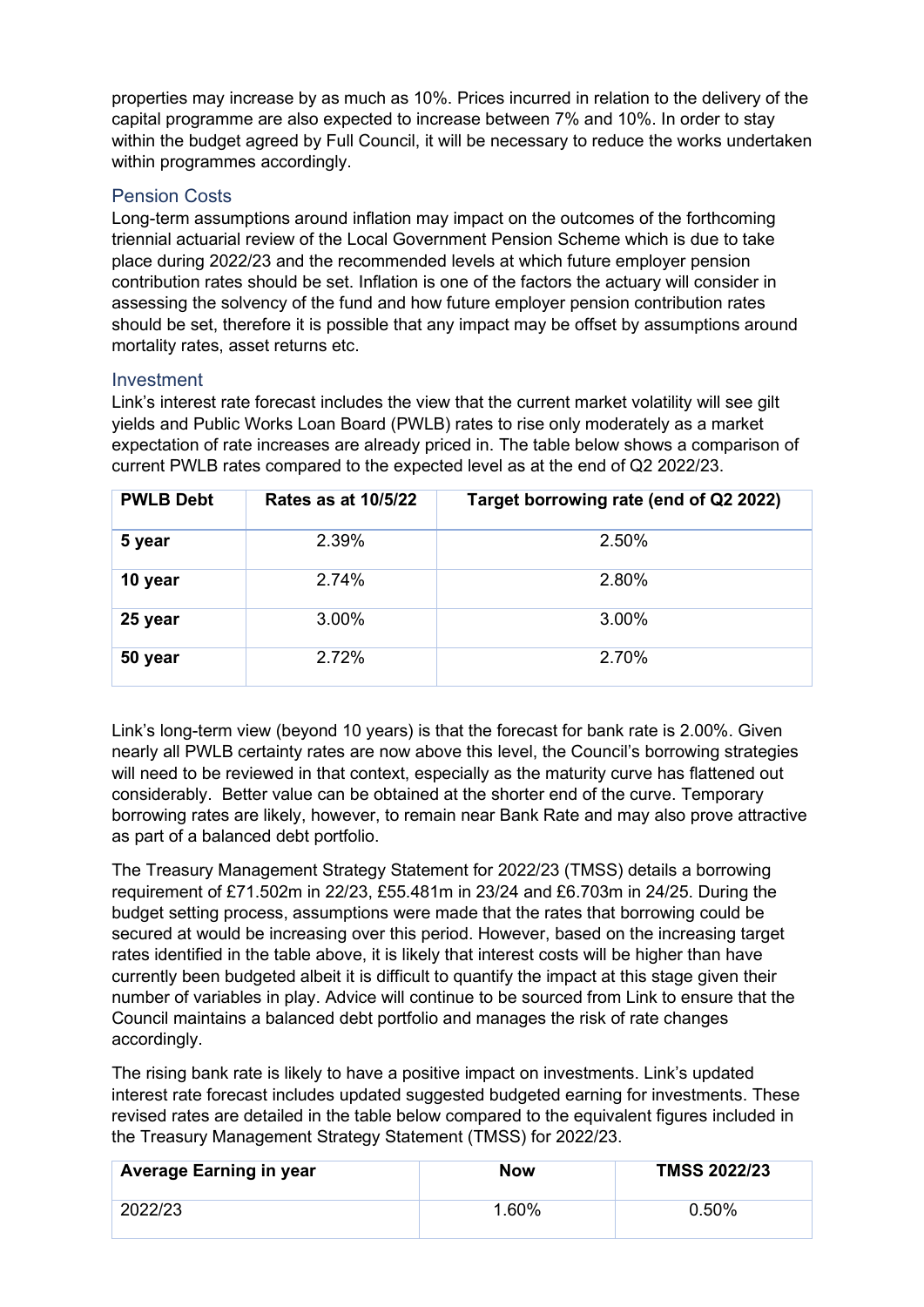| 2023/24            | 2.00% | 0.75% |
|--------------------|-------|-------|
| 2024/25            | 1.70% | 1.00% |
| 2025/26            | 1.70% | 1.25% |
| <b>Later Years</b> | 2.00% | 2.00% |

The Council does not benefit immediately from the increasing interest rate. Benefits can start to be realised as existing investments mature and deposits can then be reinvested at a higher rate.

A significant element of the Council's investment income is generated from dividend payments on monies invested in three property and three multi asset funds. The dividends generated on these investments are not wholly linked to the bank rate and therefore the return on these funds are anticipated to remain relatively static over the coming years. In addition, the Council's surplus cash balances available for investment are forecast to reduce over the coming years as reserves are utilised to support ongoing revenue and capital expenditure in the coming years.

The MTFP already includes an assumption that investment income will increase over the next few years, increasing from £814k in 22/23 to £892k in 23/24. Again, given the number of variables it is difficult to quantify the impact of the rising interest rates on the Council's investment income and whether it will be higher than the amounts already included in the MTFP.

### Fees and Charges Income and Collection Rates

Assumptions around recovery of income streams following the COVID pandemic were built into the approved budget for 2022/23. With the increasing pressures on the cost of living, there is a risk that behaviours and habits change as disposable income and potential secondary spend is impacted.

It should be noted that there are no assumptions within the current MTFP on inflationary increases of fees and charges for services provided by the council. Fees and charges are reviewed annually by Directors and Assistant Directors under delegated powers. Due consideration will need to be given as part of the review of 2023/24 fees and charges as to the need to increase fees and charges to reflect increased costs of the council.

The table below shows that collection rates have held up well during the pandemic. It should be noted that the figures below represent the in-year collection rate, and that collection continues beyond the year the debt is initially raised in.

|           | <b>Council Tax</b> | <b>Non-Domestic Rates</b> | <b>Sundry Debtors</b> |  |  |
|-----------|--------------------|---------------------------|-----------------------|--|--|
| 2018-2019 | 96.5%              | 98.3%                     | 88%                   |  |  |
| 2019-2020 | 96.9%              | 99.1%                     | 86%                   |  |  |
| 2020-2021 | 94.5%              | 96.5%                     | 82%                   |  |  |
| 2021-2022 | 95.5%              | 96.1%                     | 87%                   |  |  |

### Future of Local Government Funding

Central Government continues to consider how Local Government should be funded over the longer term. The settlement for 2022/23 was a single year settlement and included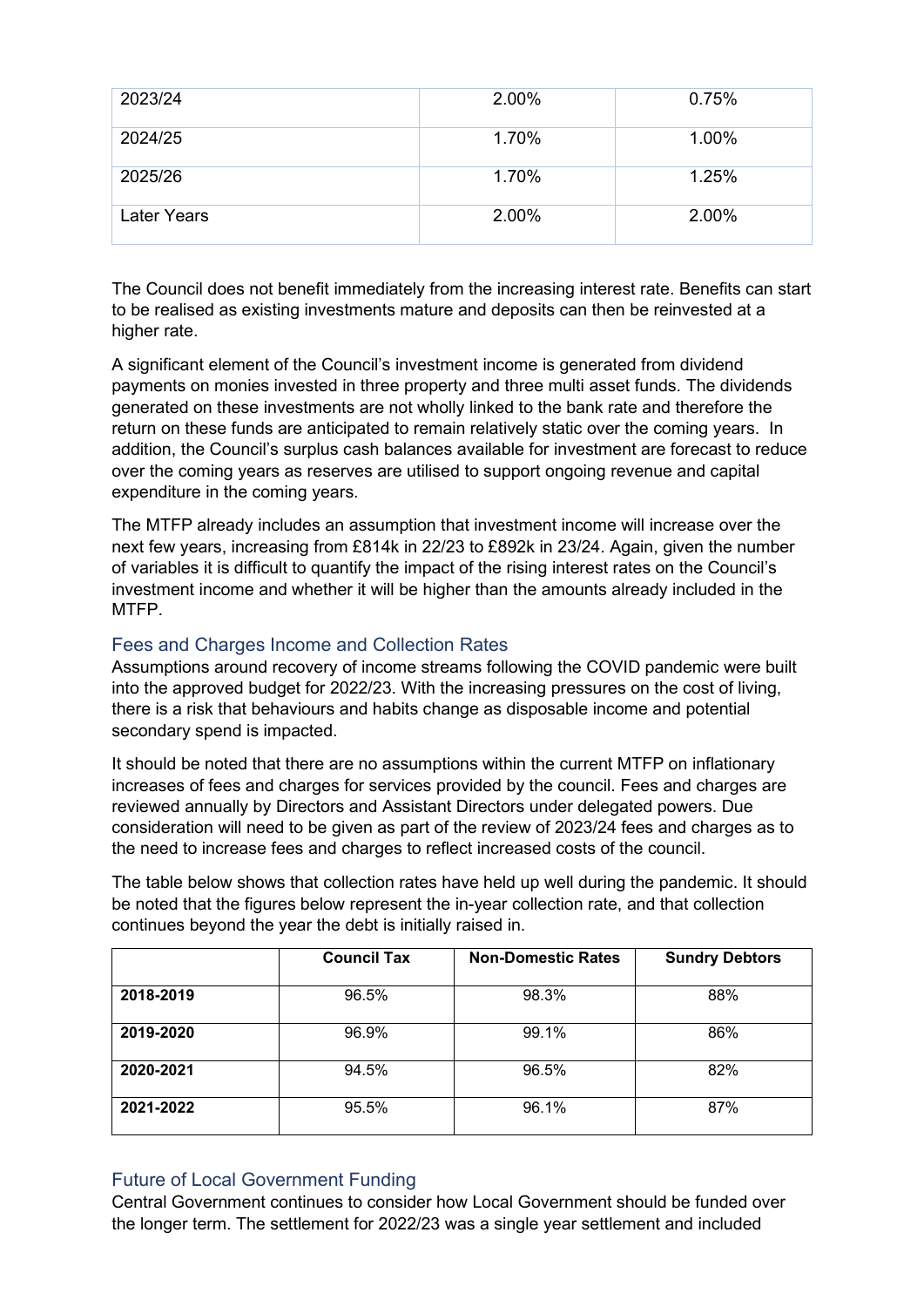'temporary' allocations for Lower Tier Service Grant and Services Grant in lieu of the Fair Funding Review and a longer-term funding package for Local Government.

As the time of the Provisional Local Government Finance Settlement announcements in December 2021, the Secretary of State for the Department for Levelling Up, Housing and Communities (DLUHC), the Rt. Hon. Michael Gove MP stated:

"Government is committed to ensuring that funding allocations for councils are based on an up-to-date assessment of their needs and resources. The data used to assess this has not been updated in a number of years, dating from 2013-14 to a large degree, and even as far back as 2000. Over the coming months, we will work closely with the sector and other stakeholders to update this and to look at the challenges and opportunities facing the sector before consulting on any potential changes."

There is still no confirmed published timetable for the programme of work referenced in the quotation above, nor the Fair Funding Review and Business Rates Reset.

# Emerging Service Pressures

Officers have identified the following areas where there is anticipated to be an increase in demand for council services, which could also generate financial pressures on the council's budget:

- Housing advice and support and households presenting as homeless
- Applications for the Council Tax Reduction Scheme
- Applications for additional support to meet housing costs and council tax liability (Discretionary Housing Payments, Financial Support Payment Scheme)
- Enforcement action required due to individuals and businesses seeking ways to reduce spend – trading standards, food standards, fly tipping etc.
- Increased credit control activity potential for increased accounts requiring advice and assistance with payments, defaulting or recovery action, compounded by a lack of available court time.
- Increased requests for support from the third party/voluntary sector/food banks /charitable organisations.
- Increased risk of fraud from failure to report changes and false applications for CTRS, CTAX or business rate discounts/exemptions.
- Challenges to staff recruitment and retention potential for more attractive employment opportunities based on salary, location, flexible working arrangements.
- Heightened threat of cyber-attack financial and operation impact of an attack and recovery.
- New responsibilities Increased burdens due to central government programmes to be delivered by local authorities e.g., Council Tax Rebate and Discretionary Fund and Homes for Ukraine Scheme.

# Support for the community

The council has always been responsive to the needs of its communities and are already well placed to support its residents and businesses through these challenging times. By way of context, provided at Appendix One to this report are three short case studies reflecting circumstances being experienced by some households at this current time.

The Corporate Debt Strategy has been in place since May 2019 with the purpose of assisting some of the Borough's most vulnerable customers address their debts across the council's services. The council aims to understand its customers' circumstances and ability to pay to distinguish between a customer who won't pay and a customer who can't pay. The council uses every opportunity to engage with the customer to allow them to pay, including the development of a tailored instalment plan if required.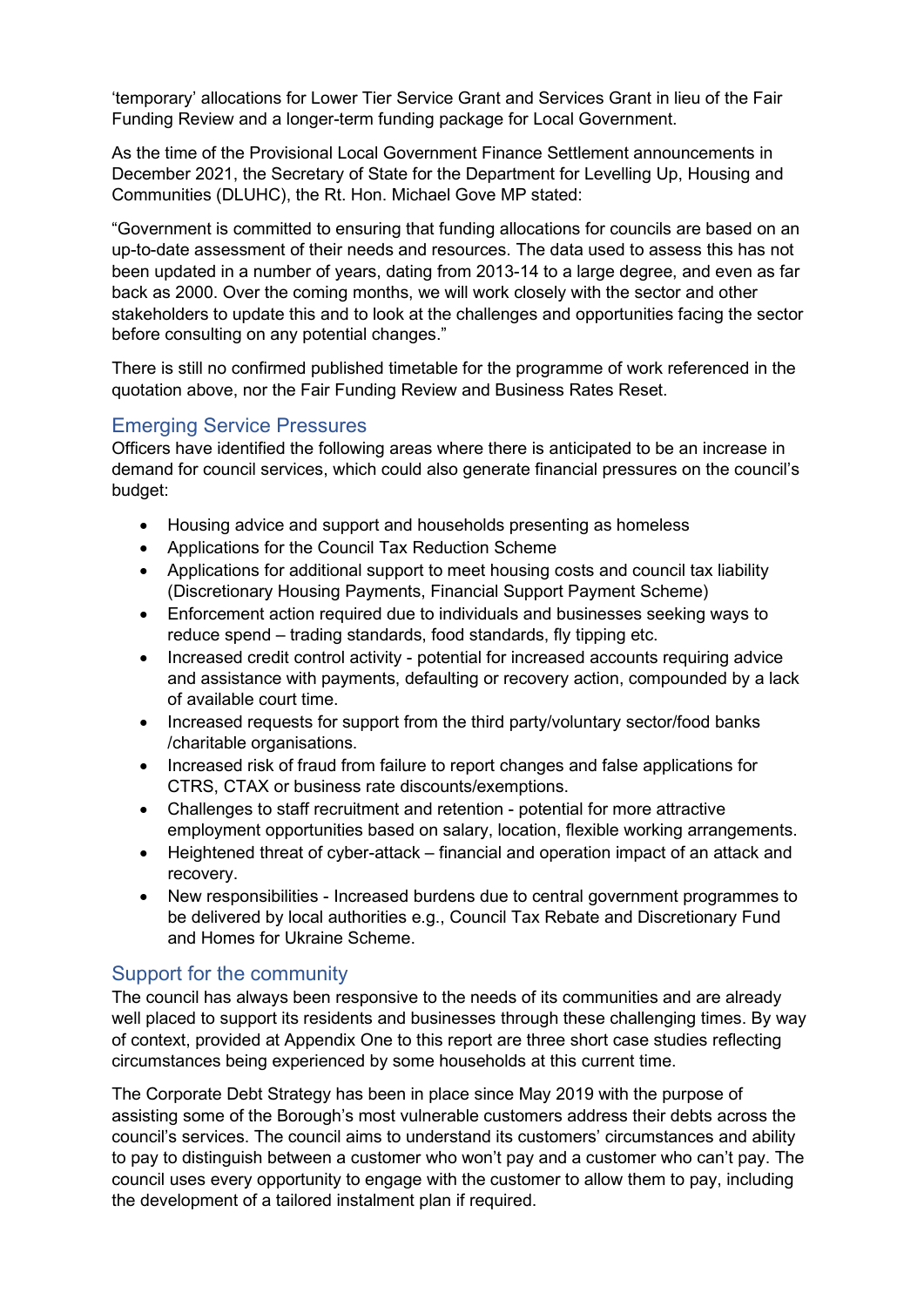As part of the council's Corporate Debt approach, council departments actively work together to assist residents with debts owed to the council to review and consolidate their payments to the council and prioritise payment to primary debts first. Council departments will also work together to refer and signpost residents to financial support offered by the council, including Discretionary Housing Payments and the Homelessness Prevention Fund.

During the second half of 2021/22, the council also assisted Kent County Council in the distribution of the Household Support Fund, a government-funded scheme intended to provide vulnerable households across the country with financial support to help meet essential daily needs such as food, clothing, and utilities over the winter. The government has announced a further tranche of funding for the period April to September 2022, and indications are that Gravesham will receive a further allocation of funds from Kent County Council to provide further support to local households in need.

In addition, council departments are working hard to support tenants and residents through utilising partnerships to provide the much-needed advice and support. By way of example, the Housing Income Team work closely with local charities and organisations, providing advice regarding local foodbanks and support services and are able to refer tenants directly to the Money Advice Network for financial advice and support.

The Housing department are also working alongside bodies such as the Kent Energy Efficiency Partnership (KEEP), the Kent and Medway Sustainable Energy Partnership and the Greater South-East Energy Hub to co-ordinate a range of initiatives to help all households reduce energy requirements and improve the energy efficiency of their homes as a means of addressing fuel poverty and cutting CO2 emissions.

The Council Tax Reduction (CTR) scheme for working age claimants was changed from 1 April 2022 to a banded income scheme. This strategic change had the following aims: -

- To make the scheme easier for claimants and potential claimants to access. Any claim for Universal Credit automatically being a claim for CTR
- To provide greater stability to those in receipt of CTR by the introduction of a simplified income 'grid' scheme based on household composition with the level of discount based on total 'net' income of the claimant and any partner.
- To provide additional protection to claimants including disregarding £25 per week of earnings; and disregarding specific income such as Personal Independence Payments or Disability Living Allowance with a further £40 disregard of £40 per week in specific circumstances.
- To make the scheme more transparent and easier for claimants to understand
- To protect claimants from financial crisis by proactively identifying, engaging with and ultimately assisting and supporting residents who are vulnerable and/or in financial crisis because of these changes

The Low-Income Family Tracker (LIFT) project was implemented last year and brings together the monthly administrative datasets of the council, allowing analysis and identification of target households for various via one accessible system. There have been a number of successful campaigns already completed, including: -

- Contact being made with 270 households who may be entitled to Pension Credit but had not claimed; 45 households went on to successfully claimed Pension Credit equivalent to a total of £232,336 or £5,163 per household per annum.
- 95 households who met food, financial and energy poverty triggers being identified, and each household paid £320 (total £30,400) from the council's Household Support Fund allocation by Kent County Council.

Future uses of the LIFT product include identifying the total poverty gap within the borough to support lobbying of government for specific additional funding; use of debt segmentation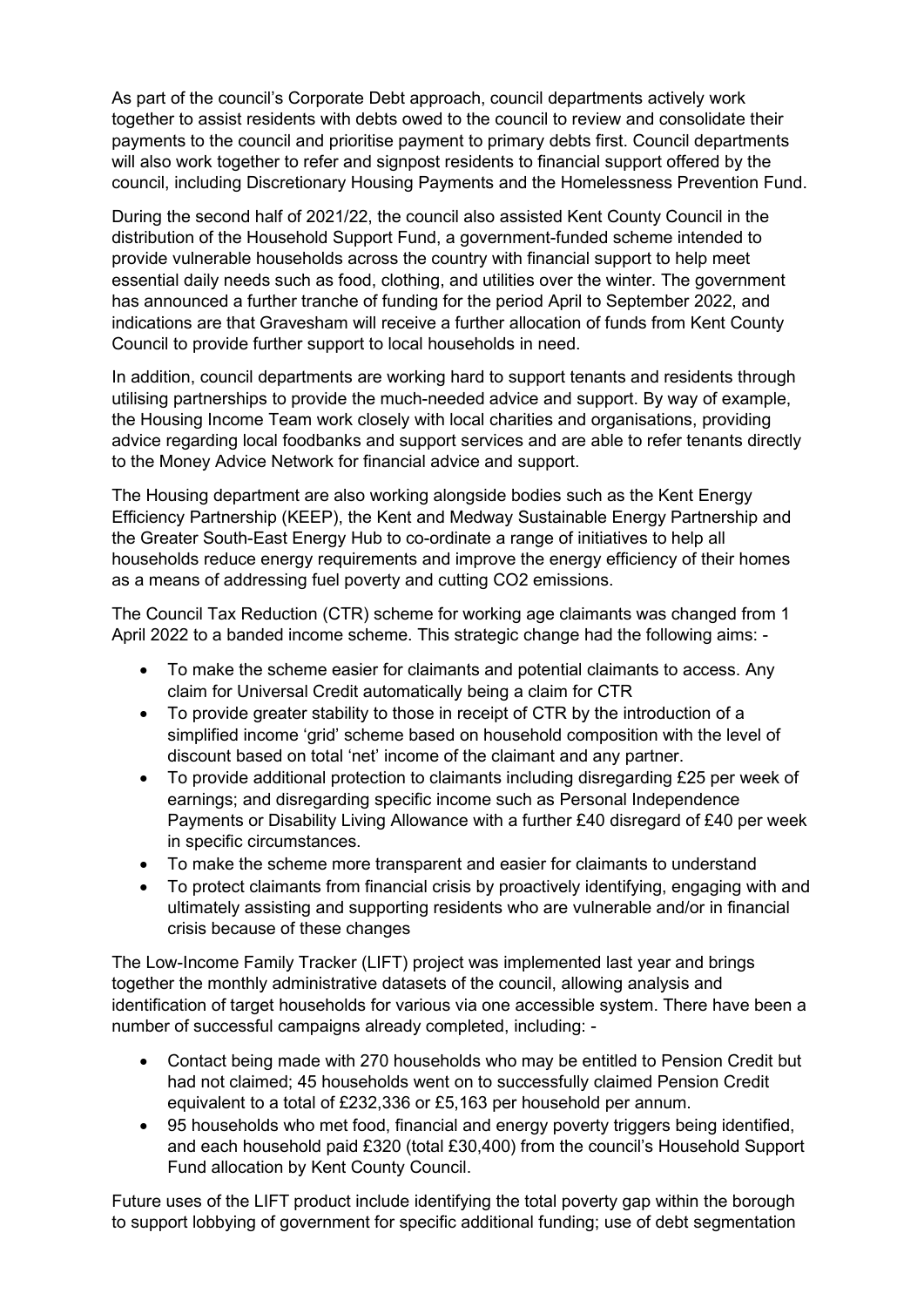reports to proactively identify and support households in financial crisis; and identification of households who may be financially assisted to ensure digital inclusion.

The council continues to lead by example and offer work experience, apprenticeships and career development opportunities within its own services and staffing structure.

The Summer intake of the council's work experience offer will see around twenty school students in Academic years 12 and 13 within the Borough join council services for a period of one or two weeks.

The council currently has thirteen apprentices in post, with advertisements currently out to recruit a further five. Apprentices are supported by the council's Employability Coordinator to obtain a qualification and source permanent employment on completion of their apprenticeship. Over the last five years 80.6% of apprentices employed by the Council have secured permanent employment on completion of their apprenticeship, 52.2% within the Council and 28.4% externally.

A number of Career Graded and Trainee posts have been established over the years within areas where recruitment has proved challenging, including Information Technology, Planning, Revenues & Benefits, Committee Services, Environmental Health, and Housing. The council also actively explores creating Career Graded or Trainee posts as and when positions become vacant and encourages career progression paths and training opportunities within its current staffing structure.

The council also took part in the Kickstart Scheme, offering 6-month placements to 34 individuals across various council departments. The Scheme was introduced to provide paid work experience to long term unemployed young people aged between 16 and 24. Three placements have been recruited within the Council on permanent contracts and a further two are currently working on casual contracts.

The Council's experience with some of the work placements under the Kickstart Scheme indicates that additional support is required to enable individuals to be better prepared for the workplace. The Scheme was. Ongoing discussions between the Council, DWP and other partners is seeking to respond to that need. The UK Shared Prosperity Fund identifies People and Skills as one of three investment priorities with scope to address the local need for additional employability support activity. Interventions, together with those to meet local skills needs, including basic and numeracy skills (via Multiply) are being discussed to see if they can be included within the Investment Plan required by the Fund. The Council has also supported an extension of skills training within the construction sector.

The Council's Economic Stimulus Package, agreed by the Council for 2021/22, most recently paid out grants to businesses to help them adapt in the current economic climate. Steps have been taken to extend support into 2022/23 to help businesses take steps towards Net Zero and to enhance their procurement skills. Consideration will be given to further actions under the UK Shared Prosperity Fund's Local Business Support investment priority, subject to identifying local need. Steps are being taken to communicate the availability of the wide range of help and advice that the Council and its partners can give to its residents and businesses, especially to those who have not experienced hardship or payment difficulties previously.

### Action and Monitoring

The Medium-Term Financial Strategy includes the objective to ensure that the council remains resilient for the longer term. In recent years, the council has sought to strengthen its financial sustainability through its Balancing the Budget Initiatives, delivering on these initiatives within the council's self-imposed timescale. In February 2022, the council adopted a new five-year medium Term Financial Strategy, which set out the need to deliver £3m of initiatives within the General Fund by 2026-27 to ensure that it would continue to have a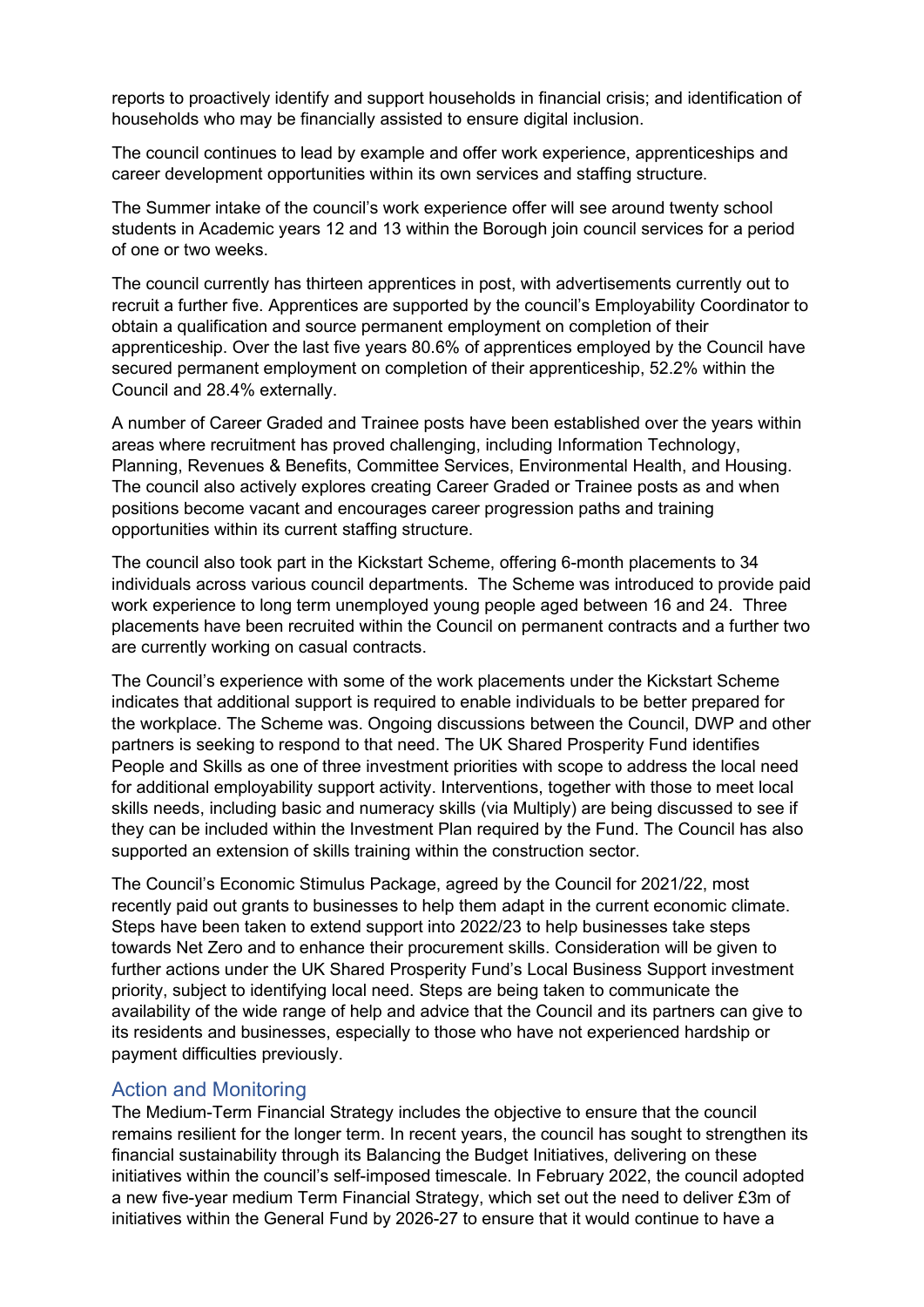robust and stable financial basis on which to deliver quality council services. The same principles are to be applied to the Housing Revenue Account.

The Reserves Policy is an important element of the council's financial governance arrangements. The council maintains a principal of holding a minimum of £5.25m in General Fund Working Balances, £3m in HRA Working Balances. The council has also adopted earmarked reserves intended to bolster its financial resilience and provide for specific areas of expenditure commitment or limit future risk exposure.

The council's financial strategy means that there are currently sufficient funds available to meet the short-term risks of rising inflation. It is important to note, however, that any use of general reserves above the minimum working balance levels to support higher spending in 2022-23 would impact on funds available to meet future years spending projections and increase the emerging budget gap within the Medium-Term Financial Plan. It is more essential than ever that robust budget monitoring is undertaken by budget managers to ensure that where possible, increases in spend are retained within budgeted amounts and where this is not possible, other action is taken to contain spending.

The Council's regular budget monitoring and reporting will include specific information on the financial risk highlighted in this report, as more information is known.

### Background Documents

The following background documents were used:

- [Economic and fiscal outlook March 2022 Office for Budget Responsibility \(obr.uk\)](https://obr.uk/efo/economic-and-fiscal-outlook-march-2022/)
- Unemployment Office [for National Statistics \(ons.gov.uk\)](https://www.ons.gov.uk/employmentandlabourmarket/peoplenotinwork/unemployment)
- [Stat explorer for Department of Working Pension's statistics](https://stat-xplore.dwp.gov.uk/webapi/jsf/dataCatalogueExplorer.xhtml)
- [LG Inform](https://lginform.local.gov.uk/)
- [Nimblefins report about the average uk household costs of food](https://www.nimblefins.co.uk/average-uk-household-cost-food)
- [Ofgem publication about the price cap increase](https://www.ofgem.gov.uk/publications/price-cap-increase-ps693-april)

### Key implications

Finance and Value for Money The potential financial implications are set out in the main body of the report.

#### Legal

Not applicable – report is for information only.

#### Corporate Plan

Not applicable – report is for information only.

#### Climate Change

Not applicable – report is for information only.

### Secondary implications

#### Risk assessment

The risks and opportunities associated with the current economic situation are set out within the main body of the report.

Data Protection Impact Assessment Not applicable

Equality Impact Assessment Not applicable

Crime and Disorder There are no direct crime and disorder implications arising from this report.